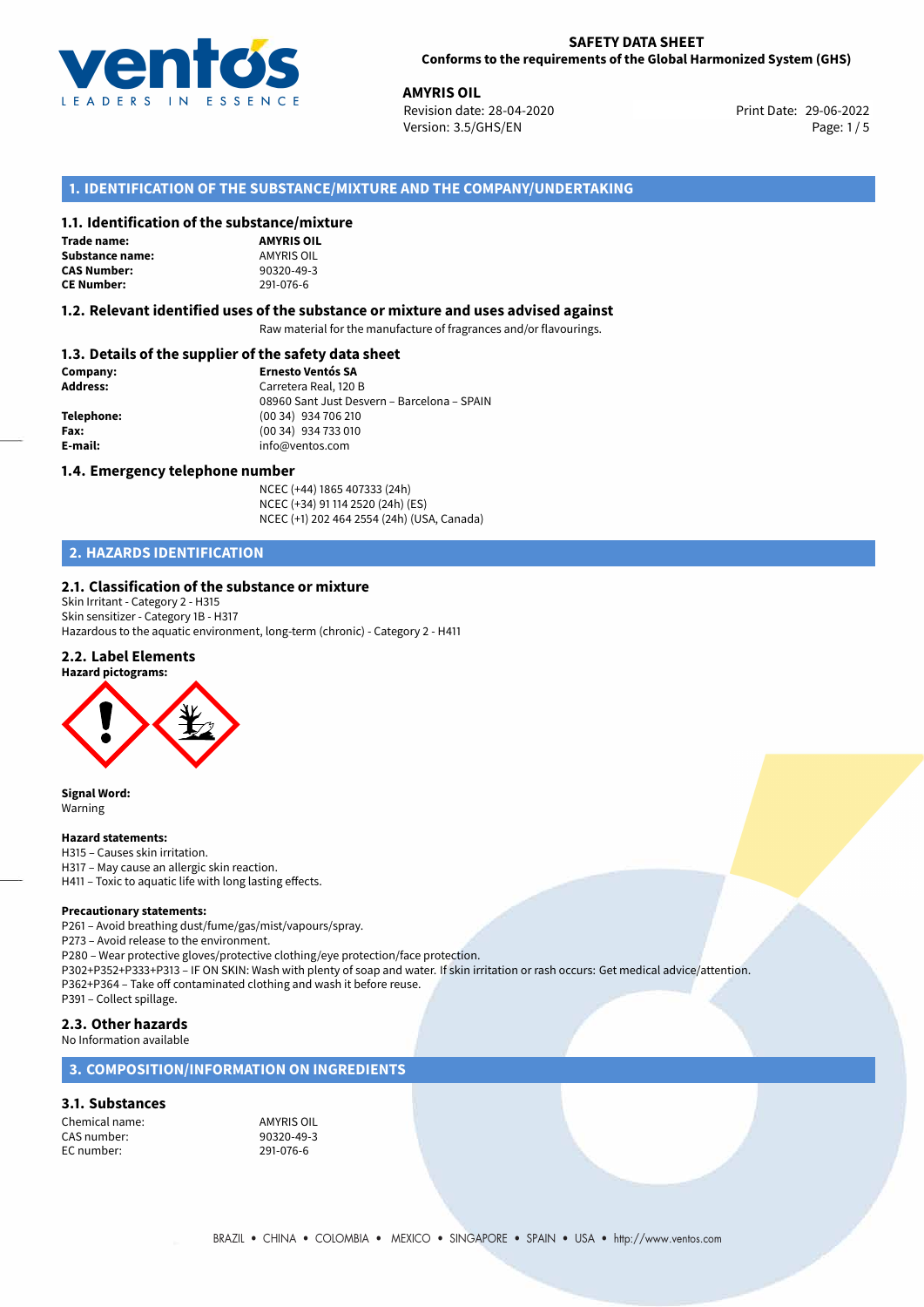

**AMYRIS OIL**<br>
Revision date: 28-04-2020 **Alta and America Control Control Print** Date: 29-06-2022 Version: 3.5/GHS/EN Page: 2 / 5

#### **Hazardous constituents:**

| <b>Chemical Name</b> | % (w/w)   | <b>CAS No</b><br><b>EC No</b> | <b>Classification according to GHS</b>                                                                                                                     |
|----------------------|-----------|-------------------------------|------------------------------------------------------------------------------------------------------------------------------------------------------------|
| <b>AMYRIS OIL</b>    | $\geq$ 50 | 90320-49-3<br>291-076-6       | Skin Irritant - Category 2 - H315<br>Skin sensitizer - Category 1B - H317<br>Hazardous to the aquatic environment, long-term (chronic) - Category 2 - H411 |

[See the full text of the hazard statements in section 16.](#page-4-0)

### **3.2. Mixtures**

Not applicable.

# **4. FIRST-AID MEASURES**

## **4.1. Description of necessary first aid measures**

| Ingestion:    | Rinse mouth with water.                                                                                               |
|---------------|-----------------------------------------------------------------------------------------------------------------------|
|               | Obtain medical advice.                                                                                                |
|               | Keep at rest. Do not induce vomiting.                                                                                 |
| Eye contact:  | In case of contact with eyes, rinse immediately with plenty of water for at least 15 minutes and seek medical advice. |
| Inhalation:   | Remove person to fresh air and keep at rest.                                                                          |
|               | Seek immediate medical advice.                                                                                        |
| Skin contact: | Take off immediately all contaminated clothing.                                                                       |
|               | Thoroughly wash affected skin with soap and water.                                                                    |
|               | Seek medical attention if symptoms persist.                                                                           |

# **4.2. Most important symptoms and effects, both acute and delayed**

No information available.

### **4.3. Indication of any immediate medical attention and special treatment needed**

No information available.

# **5. FIRE-FIGHTING MEASURES**

#### **5.1. Extinguishing Media**

Water spray, carbon dioxide, dry chemical powder or appropriate foam. For safety reasons do not use full water jet.

## **5.2. Special hazards arising from the substance or mixture**

Known or Anticipated Hazardous Products of Combustion: Emits toxic fumes under fire conditions.

#### **5.3. Advice for firefighters**

High temperatures can lead to high pressures inside closed containers. Avoid inhalation of vapors that are created. Use appropriate respiratory protection. Do not allow spillage of fire to be poured into drains or watercourses. Wear self-contained breathing apparatus and protective clothing.

# **6. ACCIDENTAL RELEASE MEASURES**

#### **6.1. Personal precautions, protective equipment and emergency procedures**

Evacuate surronding areas. Ensure adequate ventilation. Keep unnecessary and unprotected personnel from entering. Do not breathe vapor/spray. Avoid contact with skin and eyes. Information regarding personal protective measures: see section 8.

#### **6.2. Environmental precautions**

To avoid possible contamination of the environment, do not discharge into any drains, surface waters or groundwaters.

#### **6.3. Methods and materials for containment and cleaning up**

Cover with an inert, inorganic, non-combustible absorbent material (e.g. dry-lime, sand, soda ash). Place in covered containers using non-sparking tools and transport outdoors. Avoid open flames or sources of ignition (e.g. pilot lights on gas hot water heater). Ventilate area and wash spill site after material pickup is complete.

#### **6.4. Reference to other sections**

Information regarding exposure controls, personal protection and disposal considerations can be found in sections 8 and 13.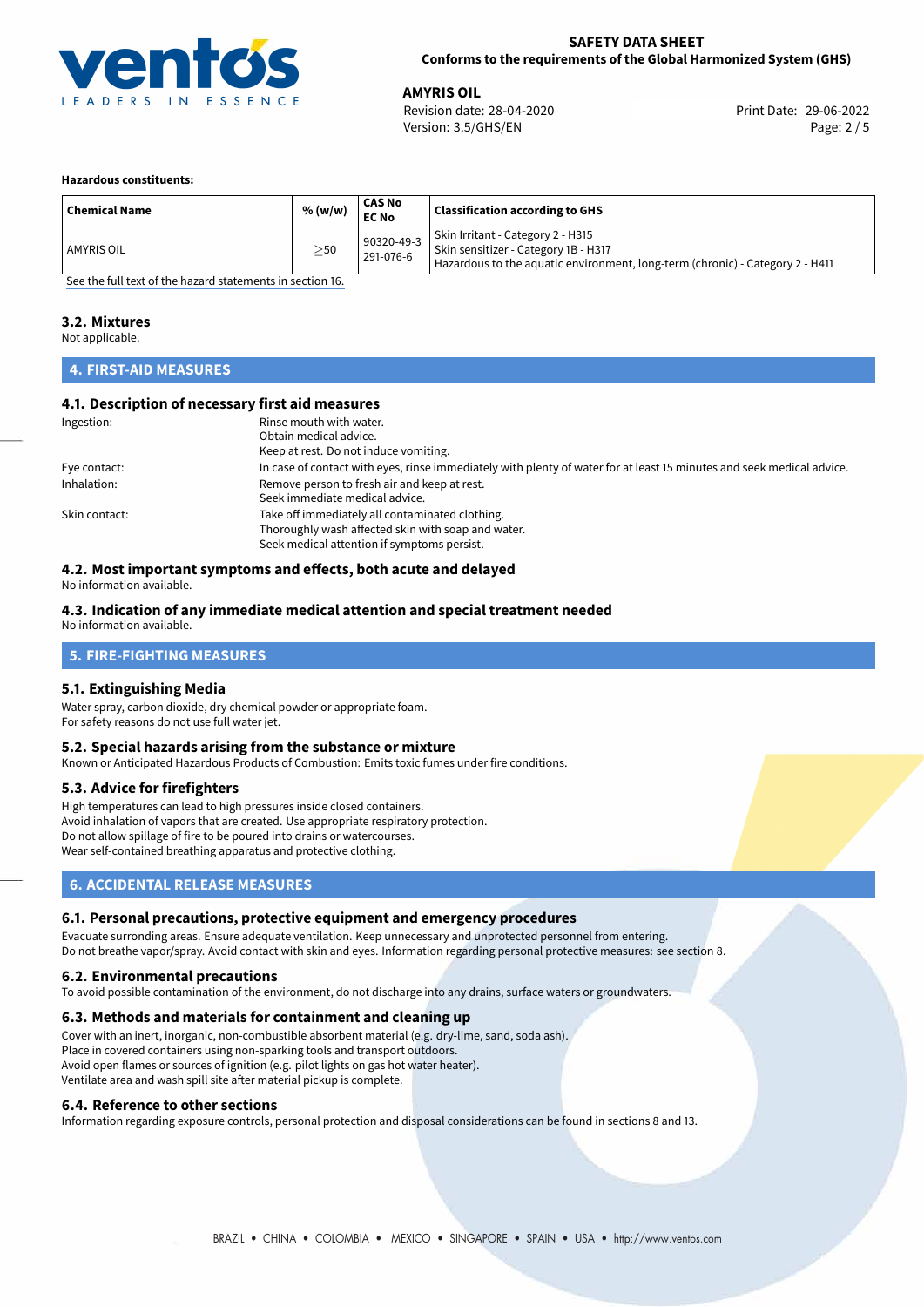

**AMYRIS OIL**<br>
Revision date: 28-04-2020 **Alta and America Control Control Print** Date: 29-06-2022 Version: 3.5/GHS/EN Page: 3 / 5

# **7. HANDLING AND STORAGE**

# **7.1. Precautions for safe handling**

Do not store or handle this material near food or drinking water. Do not smoke. Avoid contact with the eyes, skin and clothing. Wear protective clothing and use glasses. Observe the rules of safety and hygiene at work. Keep in the original container or an alternative made from a compatible material.

# **7.2. Conditions for safe storage, including any incompatibilities**

Store in tightly closed and preferably full containers in a cool, dry and ventilated area, protected from light. Keep away from sources of ignition (e.g. hot surfaces, sparks, flame and static discharges). Keep away from incompatible materials (see section 10).

## **7.3. Specific end use(s)**

No information available.

**8. EXPOSURE CONTROLS AND PERSONAL PROTECTION**

# **8.1. Control parameters**

Components with occupational exposure limits: None known.

### **8.2. Exposure controls**

Measures should be taken to prevent materials from being splashed into the body. Provide adequate ventilation, according to the conditions of use. Use a mechanical exhaust if required.

### **8.3. Individual protection measures, such as personal protective equipment**

| Eye/Face protection:             | Chemical safety goggles are recommended. Wash contaminated goggles before reuse.                                                            |
|----------------------------------|---------------------------------------------------------------------------------------------------------------------------------------------|
| Hand Protection:                 | Chemical-resistant gloves are recommended. Wash contaminated gloves before reuse.                                                           |
| Body protection:                 | Personal protective equipment for the body should be selected based on the task being performed and the risks<br>involved.                  |
| Respiratory Protection:          | In case of insufficient ventilation, use suitable respiratory equipment.                                                                    |
| Environmental exposure controls: | Emissions from ventilation or process equipment should be checked to ensure they comply with environmental<br>protection legislation.       |
|                                  | In some cases, filters or engineering modifications to the process equipment will be necessary to reduce emissions to<br>acceptable levels. |
|                                  |                                                                                                                                             |

# **9. PHYSICAL AND CHEMICAL PROPERTIES**

## **9.1. Information on basic physical and chemical properties**

| Appearance:                            | Liquid                    |
|----------------------------------------|---------------------------|
| Colour:                                | Conforms to standard      |
| Odour:                                 | Conforms to standard      |
| Odour theshold:                        | Not determined            |
| pH:                                    | Not determined            |
| Melting point/freezing point:          | Not determined            |
| Boling point/boiling range (°C):       | Not determined            |
| Flash point:                           | $110^{\circ}$ C           |
| Evaporation rate:                      | Not determined            |
| Flammability:                          | Not determined            |
| Lower flammability/Explosive limit:    | Not determined            |
| Upper flammability/Explosive limit:    | Not determined            |
| Vapour pressure:                       | Not determined            |
| Vapour Density:                        | Not determined            |
| Density:                               | $0,945-0,975$ g/mL (20°C) |
| Relative density:                      | $0,945 - 0,975(20°C)$     |
| Water solubility:                      | 1:1 IN ETHANOL 90%        |
| Solubility in other solvents:          | SOLUBLE IN ETHANOL        |
| Partition coefficient n-octanol/water: | Not determined            |
| Auto-ignition temperature:             | Not determined            |
| Decomposition temperature:             | Not determined            |
| Viscosity, dynamic:                    | Not determined            |
| Viscosity, kinematic:                  | Not determined            |
| Explosive properties:                  | Not determined            |
| Oxidising properties:                  | Not determined            |
|                                        |                           |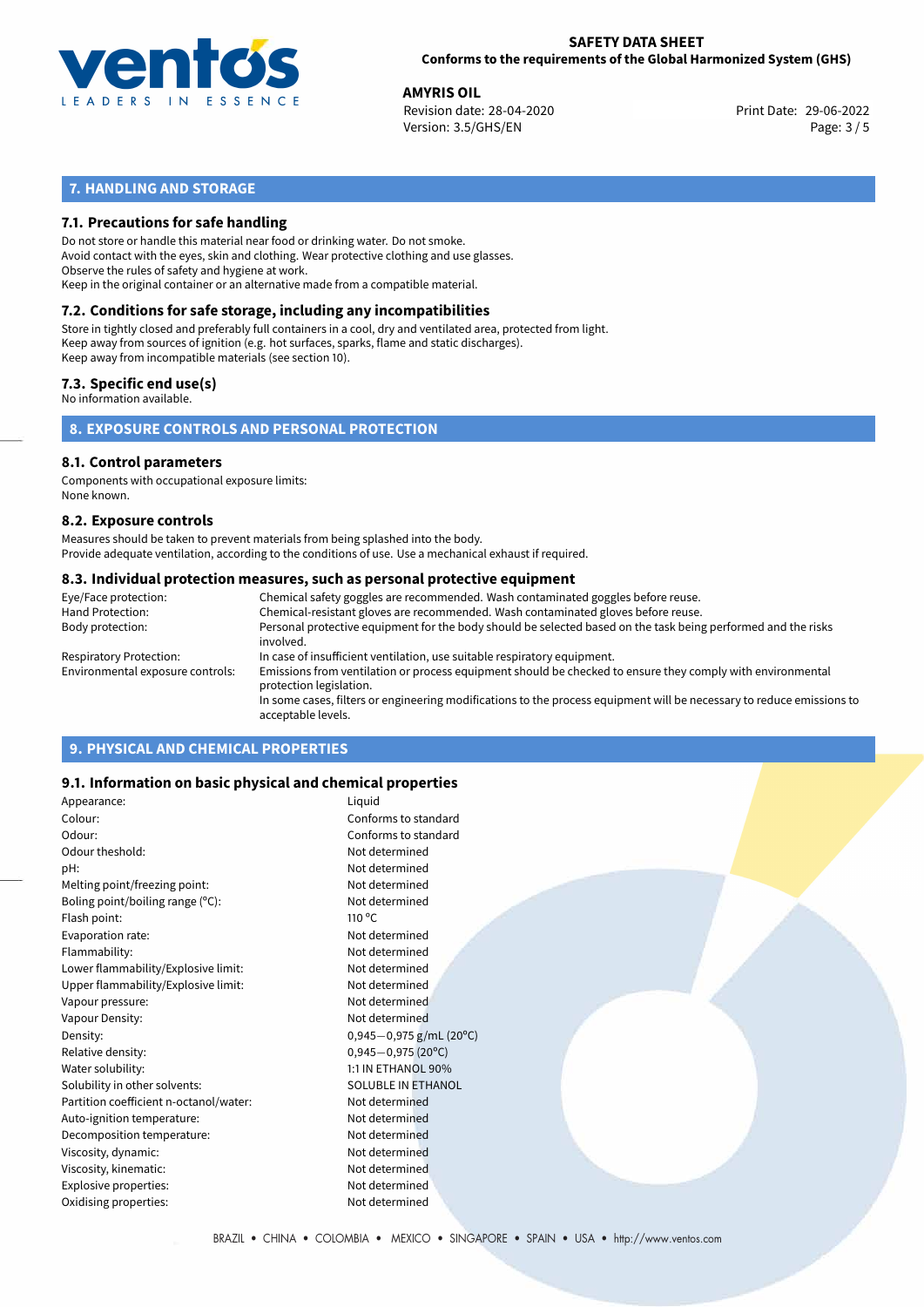

**AMYRIS OIL**<br>
Revision date: 28-04-2020 **Alta and America Control Control Print** Date: 29-06-2022 Version: 3.5/GHS/EN Page: 4 / 5

# **10. STABILITY AND REACTIVITY**

## **10.1. Reactivity**

No hazardous reactions if stored and handled as prescribed/indicated.

#### **10.2. Chemical stability**

The product is stable if stored and handled as prescribed/indicated.

### **10.3. Possibility of hazardous reactions**

No hazardous reactions if stored and handled as prescribed/indicated.

#### **10.4. Conditions to Avoid**

Conditions to Avoid: Excessive heat, flame or other ignition sources.

### **10.5. Incompatible materials**

Avoid contact with strong acids and bases and oxidizing agents.

#### **10.6. Hazardous decomposition products**

During combustion may form carbon monoxide and unidentified organic compounds.

# **11. TOXICOLOGICAL INFORMATION**

| <b>Acute toxicity</b>                    | Based on the data available, the criteria for classification are not met. |
|------------------------------------------|---------------------------------------------------------------------------|
| <b>Skin corrosion/irritation</b>         | Causes skin irritation.                                                   |
| Serious eye damage/irritation            | Based on the data available, the criteria for classification are not met. |
| <b>Respiratory or skin sensitisation</b> | May cause an allergic skin reaction.                                      |
| <b>Germ cell mutagenicity</b>            | Based on the data available, the criteria for classification are not met. |
| Carcinogenicity                          | Based on the data available, the criteria for classification are not met. |
| <b>Reproductive toxicity</b>             | Based on the data available, the criteria for classification are not met. |
| <b>STOT-single exposure</b>              | Based on the data available, the criteria for classification are not met. |
| <b>STOT-repeated exposure</b>            | Based on the data available, the criteria for classification are not met. |
| <b>Aspiration hazard</b>                 | Based on the data available, the criteria for classification are not met. |

# **12. ECOLOGICAL INFORMATION**

## **12.1. Toxicity**

**Assessment:** Toxic to aquatic life with long lasting effects. **Experimental/calculated data:** No information available.

## **12.2. Degradability**

Biodegradation : 62%.

#### **12.3. Bioaccumulative potential** No information available.

# **12.4. Soil mobility**

No information available.

# **12.5. Other adverse effects**

See also sections 6, 7, 13 and 15 Do not allow to get into waste water or waterways.

## **13. DISPOSAL CONSIDERATIONS**

#### **13.1. Waste treatment methods**

Dispose of in accordance with national and local environmental regulations.